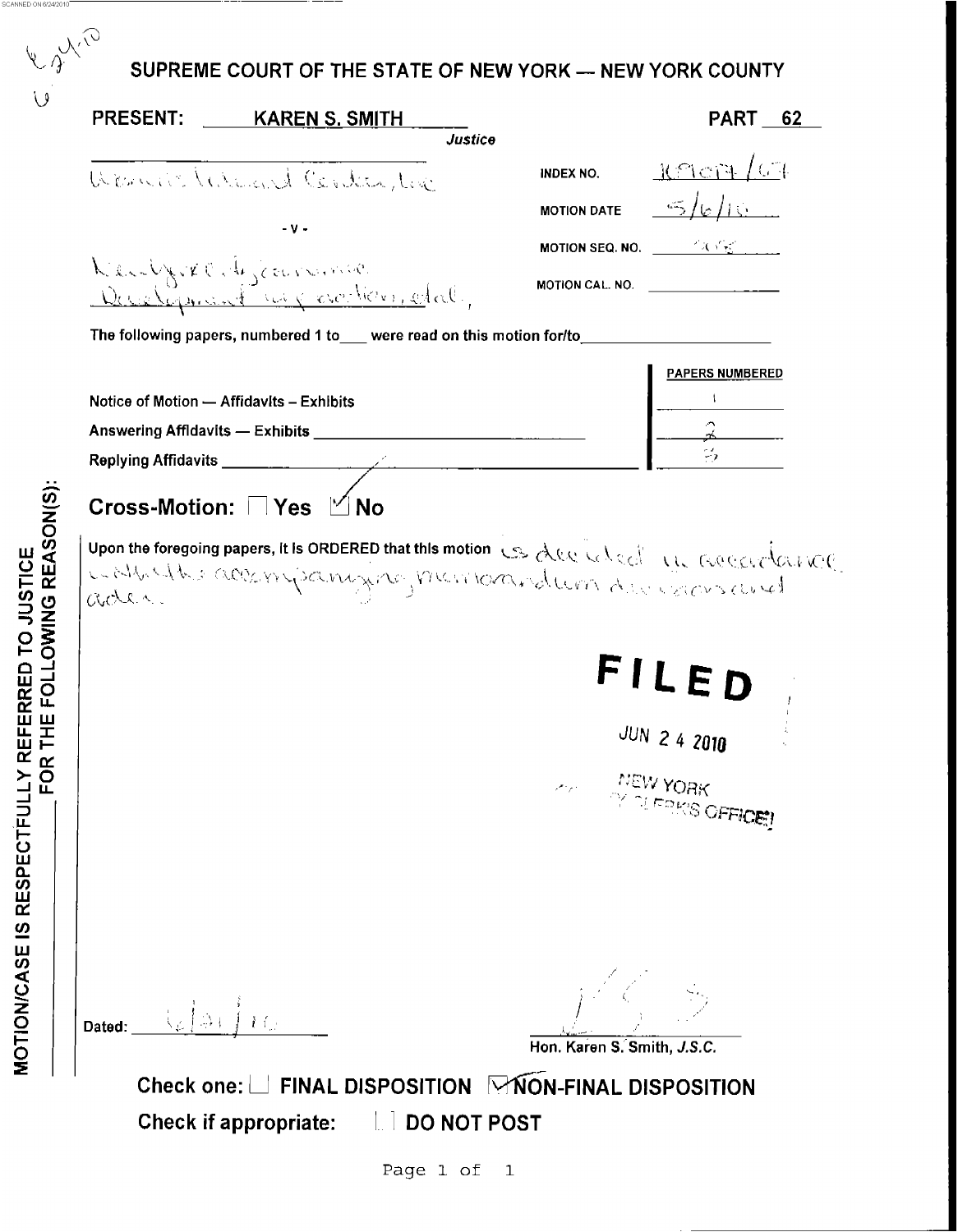## SUPREME COURT OF THE STATE OF NEW YORK COUNTY OF NEW YORK: PART 62

## WOMEN'S INTERART CENTER, INC.,

## Plaintiff.

## -against-

Index Nº 109017/07

NEW YORK CITY ECONOMIC DEVELOPMENT CORPORATION (EDC); ANDREW M. ALPER, President of EDC; JERILYN PERINE, Commissioner, Department of Housing Preservation and Development, CITY OF NEW YORK: DANIEL DOCTOROFF, Deputy Mayor, City of New York; and MICHAEL BLOOMBERG, Mayor, City of New York.

Defendants.

WOMEN'S INTERART CENTER, INC.,

Plaintiff.

-against-

CLINTON HOUSING DEVELOPMENT FUND CORP.,

Defendant.



KAREN SMITH, J.:

This is an action for breach of contract, promissory estoppel and tortious interference with contract, arising from an effort by plaintiff Women's Interart Center, Inc. (WIC) to purchase, improve and develop a City-owned building (the Building) and an adjacent vacant structure (together, the Property), located in the "Hells Kitchen" section of Manhattan on West  $52<sup>nd</sup>$  Street. This endeavor has been the subject of, or tangential to, extensive litigation in the federal and state courts.

The instant action was commenced by plaintiff's filing of a summons and complaint on or about June 28, 2007, and under motion sequence 008, defendants New York City Economic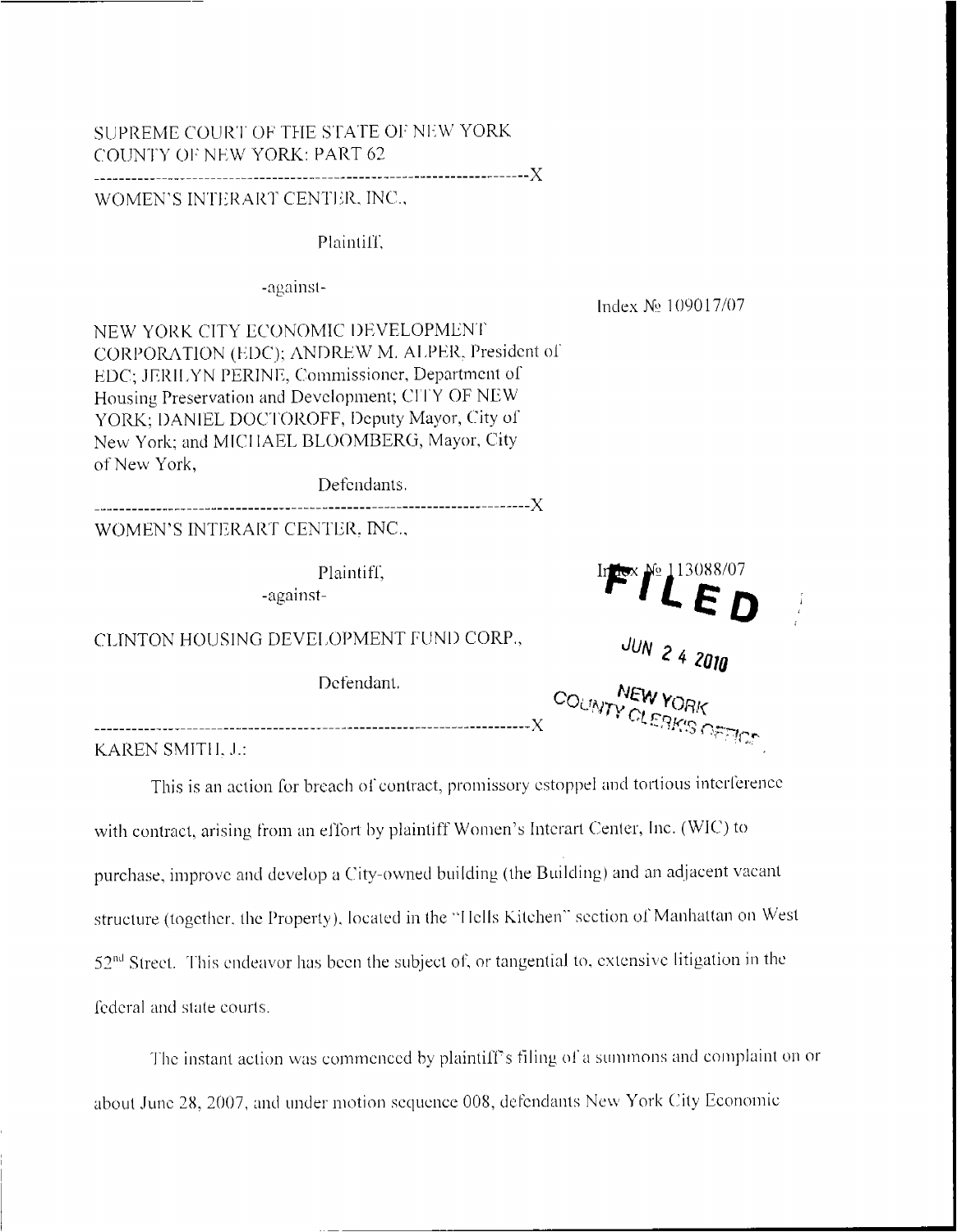Development Corporation (EDC), its former president, Andrew M. Alper, former Commissioner of Department of Housing Preservation and Development (HPD) Jerilyn Perine (Perine), the City of New York (City), former Deputy Mayor of the City of New York Daniel Doctoroff (Doctoroff), and Michael Bloomberg, Mayor of the City of New York (Bloomberg) now move for an order, pursuant to CPLR 3212, dismissing the complaint in its entirety. The facts, as presented, summarize the relevant history of the parties' dispute and are gathered from the parties' submissions and the record of the prior federal court action between these same parties. As relevant here, in the federal action, the court dismissed, with prejudice, WIC's two claims under  $42 \text{ USC} \$  1983, and dismissed, without prejudice, the remaining (state) claims for lack of subject matter jurisdiction (see Women's Interart Center, Inc. v New York City Economic Development Corporation (EDC), et al., 2005 US Dist LEXIS 10027, [SD NY 2005], 2005 WL 1241919; see also Women's Interart Center, Inc. v New York City Economic Development Corporation (EDC), et al., 2005 WL 1844611 [SD NY] affd 212 Fed Appx 12, 2007 WL 28274  $[2d Cir]$ ).

WIC is a not-for-profit cultural organization that has been a month-to-month tenant in the Building since 1971. The Building is located at 549 West 52<sup>nd</sup> Street in Manhattan and falls within a six-block area between  $50<sup>th</sup>$  and  $56<sup>th</sup>$  Streets and  $10<sup>th</sup>$  and  $11<sup>th</sup>$  Avenues. In 1969, the City of New York designated this area as the "Clinton Urban Renewal Area [CURA]." The Building. like many other buildings in CURA, is owned by EDC, a not-for-profit corporation which performs economic development work for the City, and is administered by HPD, the agency responsible for urban renewal within New York City.

In or about the early 1990's, WIC proposed the development of a new cultural facility on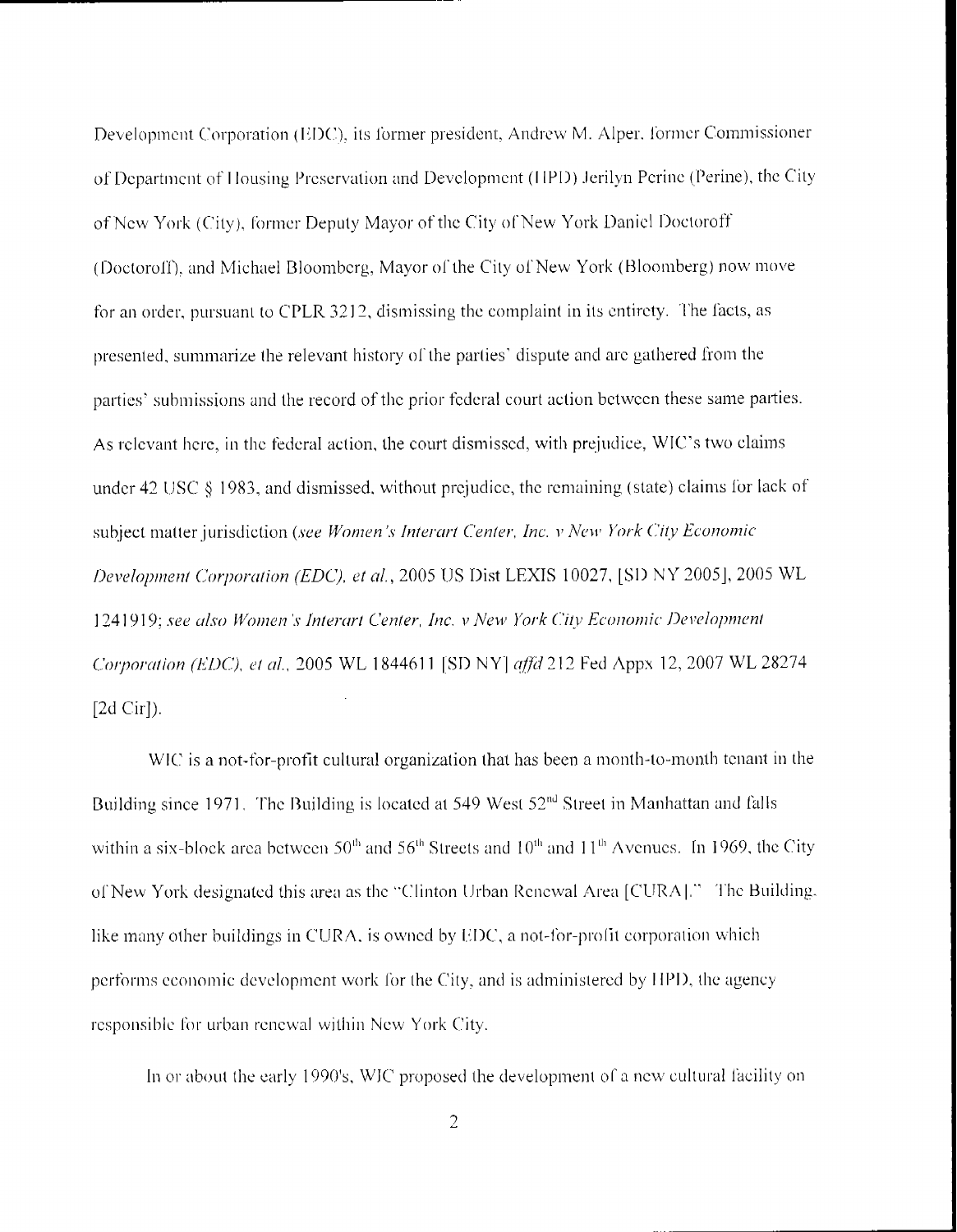the site of the Building and an adjacent property at  $543-551$  West  $52<sup>nd</sup>$  Street (together, the Property). The new structure, titled the Interart Rehearsal Studio and Cultural Center Complex (IRSC), was intended to house rehearsal spaces, a 499-seat theater, and facilities for visual and other arts. It was also intended to create, approximately, 493 new jobs within the CURA community. WIC's plan was to obtain sufficient funding to purchase the Property, relocate its tenants during the renovation and then return most, but not all of the tenants, to the completed IRSC. In May 1994, WIC, HPD and EDC jointly submitted a proposal to the City Planning Commission for approval, through the Uniform Land Use Review Procedure (ULURP), of the planned IRSC development. According to plaintiff, the New York City Council approved the ULURP on September 22, 1994, and the CURA was amended to provide for the sale and transfer of the Property to WIC for this purpose.

Between the years 1994 and 1999, while WIC worked to secure financing for the project, WIC and HPD's property managers disputed WIC's non-payment of rent allegedly caused by HPD's failure to repair conditions in the Building, such as leaks, flooding, malfunctioning boiler and radiators, and broken windows, which damaged and interrupted WIC's business. The parties repeatedly took each other to court over these issues, and frequently these court actions resulted in negotiated settlements. Some stipulated settlements were complied with, and some were not. At one particular meeting, held on February 6, 1997, HPD's then-Commissioner Lillian Barrios-Paoli (Barrios-Paoli), and Perine, a city employee and one-time Director of Program Management in HPD's Office of Property Management, met with WIC's representatives. According to WIC, Barrios-Paoli orally agreed that, due to the lack of repairs which damaged WIC, HPD would withdraw a pending eviction proceeding. This understanding was apparently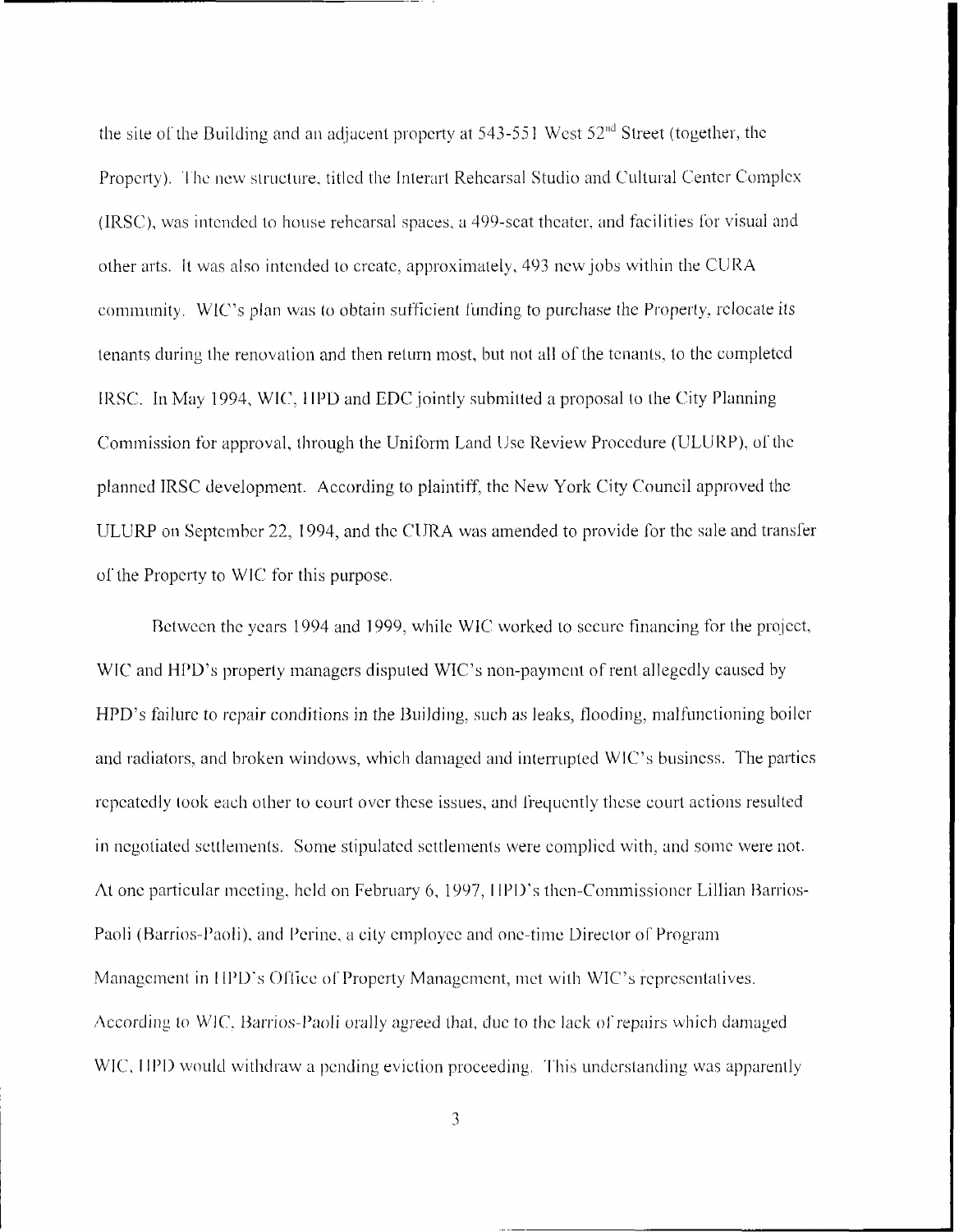not memorialized and signed by the partics attending the meeting. The rent and repairs issues continued, legal action, including a number of eviction proceedings against WIC were commenced and, as noted above, usually withdrawn or settled, and the ill feelings between HPD and WIC continued. At or around that same period of time, WIC voiced its criticism of certain decisions made by City agencies regarding development within CURA, adding to the discord between these parties.

Despite their differences, WIC, with support from EDC and HPD, pursued a number of different avenues toward funding the IRSC. They included the April 2000 submission by EDC (for the City and on behalf of WIC) of an application to the Department of Housing and Urban Development (HUD) for a Section 108 loan guarantee which was approved in September 2000 in the amount of \$13,595,000. HUD also approved a \$2 million HUD Economic Development Initiative Grant for the IRSC project. In July of the same year, EDC informed HPD that, because the Property closing would take place within three months, it should begin relocation/eviction proceedings for two commercial tenants (Medicine Show and Soundscape) who did not have a right to return to the Building post renovation.

Meanwhile, WIC continued its efforts to arrange for sufficient financing to cover the many costs involved in developing (architects, planners, builders, etc.) the IRSC and to cover the relocation of the Building's tenants, including moving tenants in and out of the neighboring Old School Building (OSB) located at 552 West 53<sup>rd</sup> Street, which is also part of CURA. In or about 2000, HPD designated Clinton Housing Development Corporation (CHDC) the managing agent of the OSB, and in May 2001, the City Counsel provided the EDC with \$300,000 for use in WIC's temporary relocation of Building tenants in the OSB, \$200,000 of which were intended

 $\overline{4}$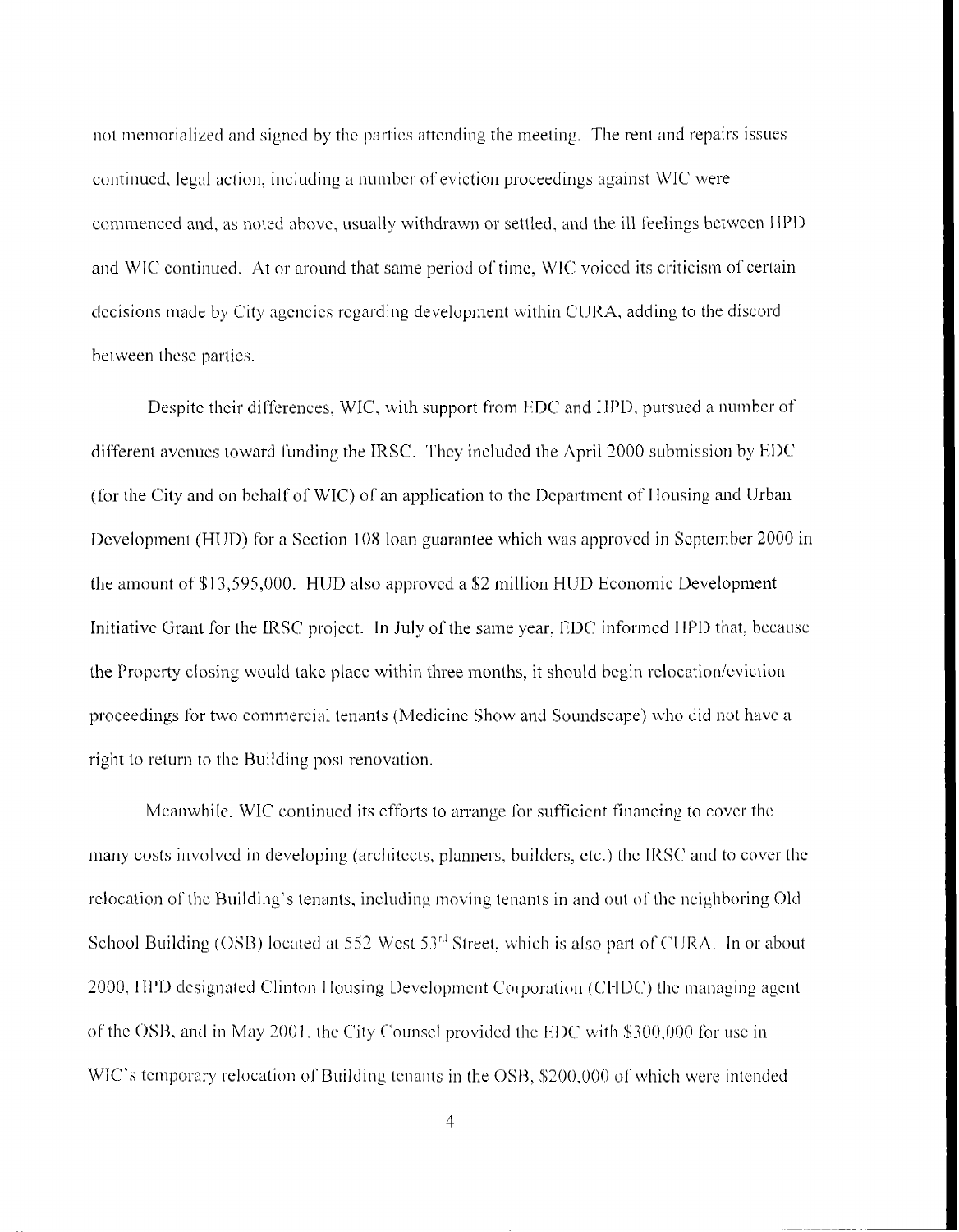towards renovating the OSB. Some of the Building tenants for whom relocation was sought were scheduled to return after completion of the IRSC (tenants Ensemble Studio Theater [EST] and approximately four visual artist tenants), while others did not have a right to return to the completed facility.

EST did not consent to the temporary relocation spaces (often referred to as "swing") space") proposed by WIC. The other tenants of the Building also presented certain issues with the relocation process, and HPD did not immediately proceed with the above-referenced eviction proceedings. Instead, HPD determined that a Memorandum of Understanding (MOU) was needed before eviction proceedings were commenced. The purpose of the MOU was to ensure that EDC held sufficient funds in escrow to cover the costs associated with HPD's relocation of tenants.

WIC asserts that following Perine's July 2000 appointment as Commissioner of HPD, there was a noticeable shift in the attitude of the City administration and its related agencies with respect to their support of the proposed IRSC. The EDC, however, maintained its support for the project and agreed to view the relocation spaces proposed by WIC, and in the fall of 2000, EDC's assistant vice president, Kate Collignon (Collignon), did visit one or more of these spaces. In the months following her visit, Collignon released internal memoranda confirming that the two theaters proposed by WIC for the temporary relocation of EST -- the John Houseman and Jose Quintero -- were reasonable and comparable, if not superior, to EST's existing theater space (see Collignon Memoranda, dated January 4, 2002 and February 21, 2002). Nevertheless, HPD informed EDC in November 2000 that its relocation efforts should no longer involve tenants other than Medicine Show and Soundscape.

5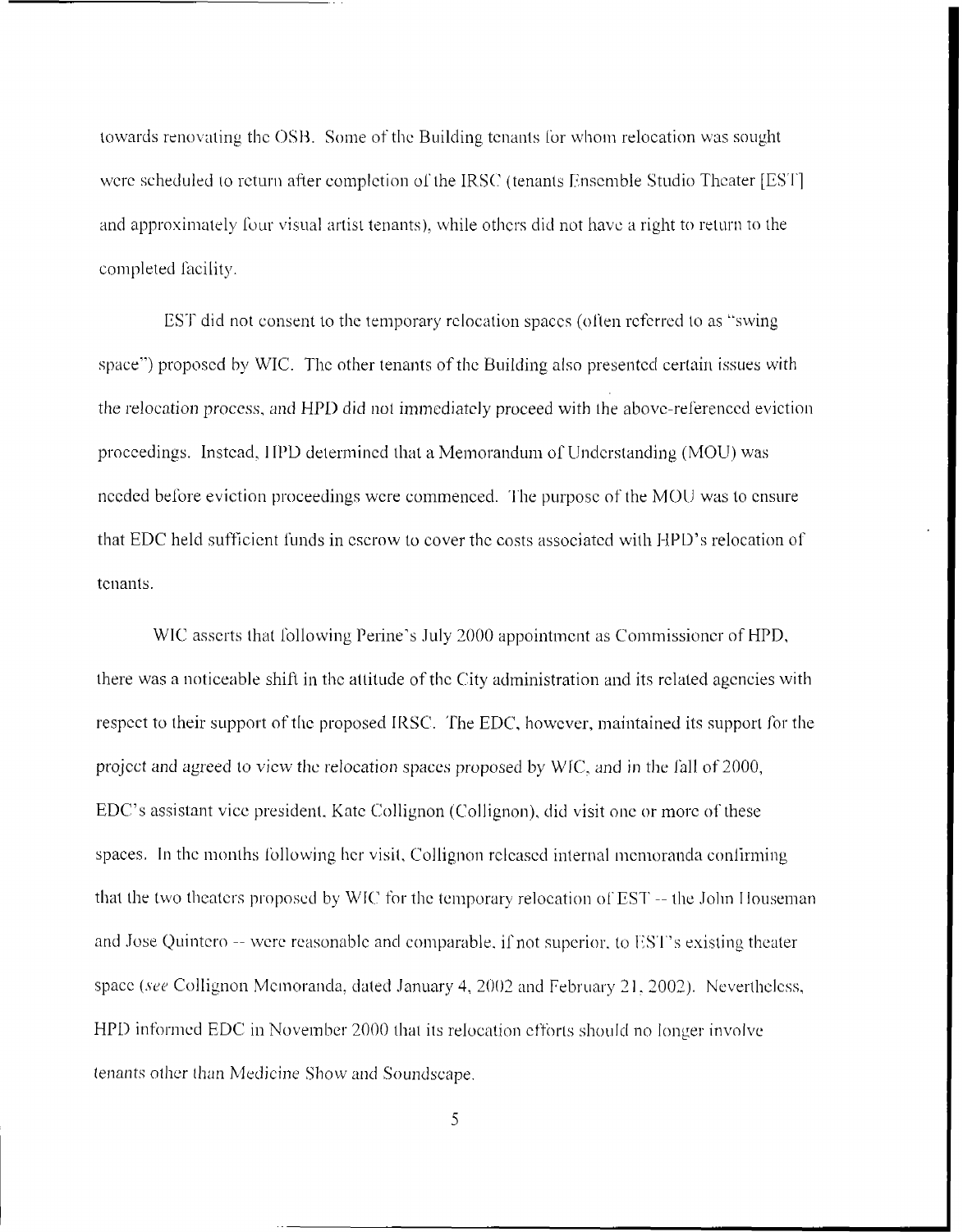<span id="page-6-0"></span>Despite these issues. WIC, EDC and the City continued to negotiate the terms of the contract of sale for the Property, and the final version of the contract (Contract) was executed on August 30, 2001 by EDC and WIC. According to the Contract, EDC would acquire title to the Property, by deed from the City, prior to or simultaneously with the closing. WIC, having demonstrated to EDC's reasonable satisfaction that it met all of its obligations/pre-closing conditions (obligations), would then purchase the Property for \$2.00. It was also agreed that, should EDC reasonably believe that WIC would not be able to meet one or more of its obligations by the closing date, EDC had the right to terminate the Contract upon written notice to WIC.

The closing date was rescheduled more than once to allow WIC additional time to meet the preconditions for closing, and the eighth and final closing date was scheduled for November 15, 2002. However, despite the considerable time, money and effort WIC spent in trying to meet the Contract's stringent pre-closing obligations, EDC elected to terminate the Contract. The December 10, 2002 termination letter stated, among other things, that the termination was due to WIC's inability to meet the contractual requirements for financing and for relocating the Building's tenants, including EST. Following a series of unsuccessful attempts to change EDC's decision, WIC commenced its federal court action alleging there, as it does here, that defendants took steps to prevent it from meeting its contractual obligations in order to thwart the IRSC from being developed by WIC.

Following its summary judgment dismissal of WIC's 42 USC § 1983 equal protection and First Amendment retaliation claims, the federal district court dismissed the remaining claims, without prejudice, for lack of subject matter jurisdiction. WIC then commenced the instant state

6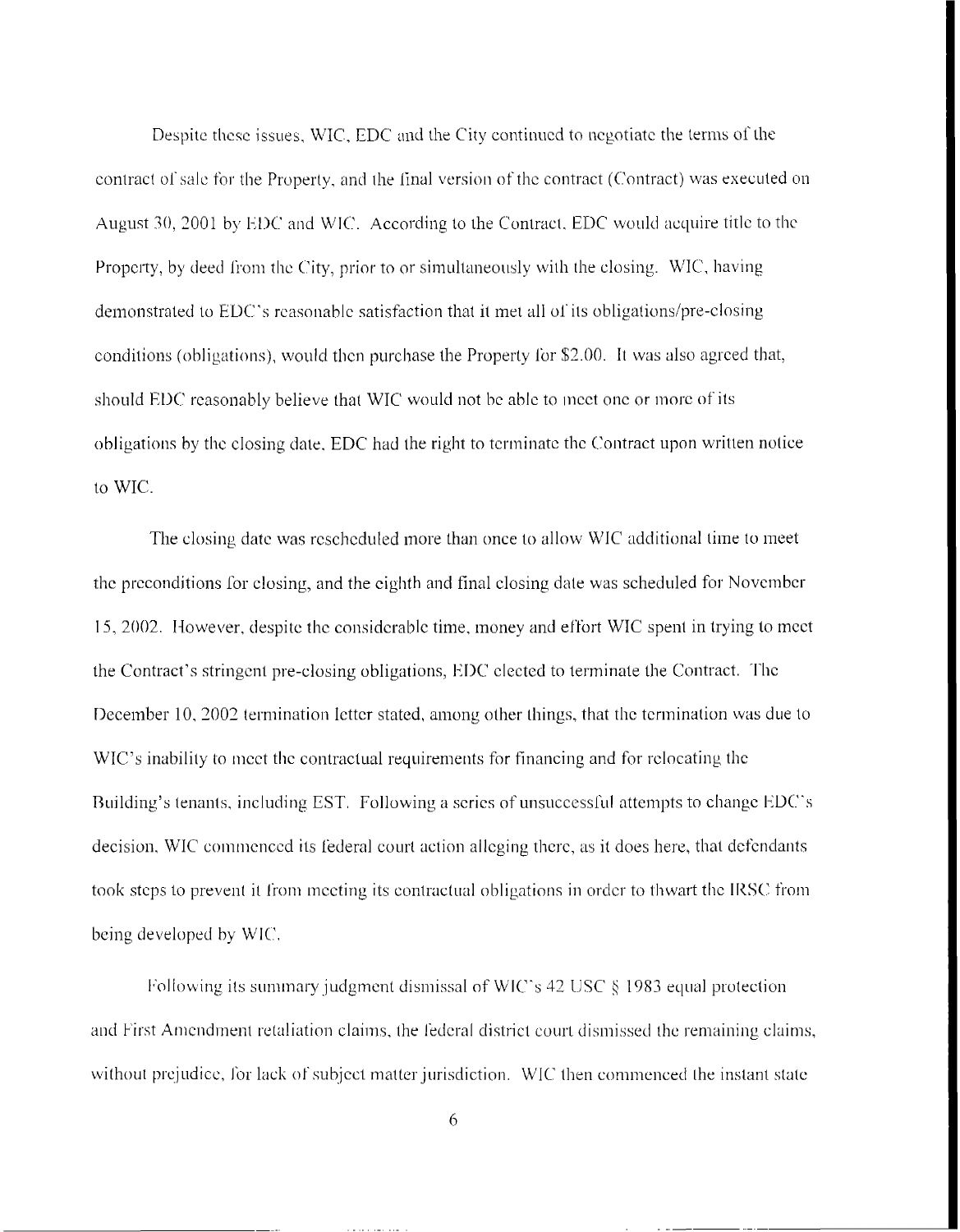court action advancing many of the same claims presented in the federal action. This prompted defendants to serve another dismissal motion, this time pursuant to CPLR 3211 (a) (5). This motion was granted in part and denied in part by order of this court, dated February 29, 2008,<sup>1</sup> and affirmed on August 4, 2009 by the Appellate Division, First Department (see Women's Interart Ctr., Inc. v New York City Economic Dev. Corp. (EDC), 65 AD3d 426, 427 [1st Dept. 2009]). Central to defendants' motion was their assertion that the allegations raised in the complaint had already been litigated in federal district court, and resolved adversely to plaintiff. That decision had been affirmed on January 3, 2007, by the U.S. Court of Appeals for the Second Circuit (212 Fed Appx, 12, 2007 WL 28274 [2d Cir 2007]).

The Appellate Division affirmed this court's February 29, 2008-order precluding WIC from relitigating "certain factual issues that are critical to fits) claims for breach of contract, promissory estoppel and tortious interference with contract because those issues were decided after a full and fair opportunity to contest them" (Women's Interart Ctr., Inc. v New York City Economic Dev. Corp. (EDC), 65 AD3d at 427). Citing the federal district court's findings, the Appellate Division specifically barred WIC from relitigating whether the EDC had "willfully, wrongfully, unilaterally and materially breached" its contract with WIC by "repeatedly raising the bar" for the transfer of certain property. It determined that the EDC had not imposed new conditions, but rather had insisted that WIC perform the tasks assigned to it under the contract at issue. WIC was also barred from litigating whether Perine had tortiously interfered with the

<sup>&</sup>lt;sup>1</sup> The motion was granted in part and denied in part as set forth in the record of the proceedings before this court on February 28, 2008, which was incorporated into the written order of February 29, 2008.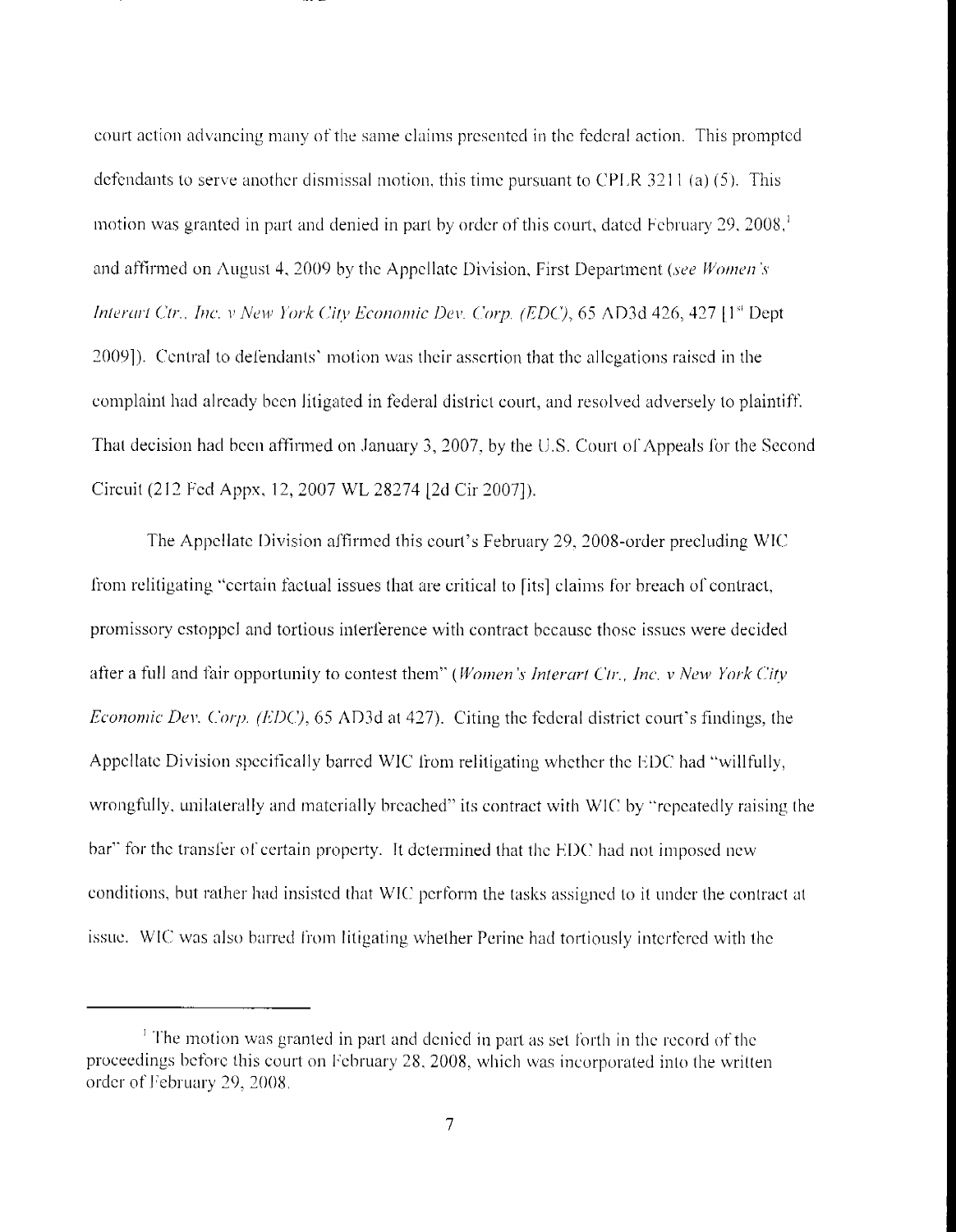Contract by unjustifiably encouraging and inducing EDC to breach it, finding that Perine's negative views of WIC stemmed from WIC's history of nonpayment of rent, illegal subletting and its inability to gain consensus among other tenants in the Building in favor of its Project. Finally, the Appellate Division barred WIC from relitigating whether HPD's refusal to start eviction proceedings against the Building's tenants without a memorandum of understanding (MOU) was procedurally or substantively irregular. They found it was not  $(id)$ . These findings were limited and did not mandate a dismissal of the entire complaint.

Defendants' current motion seeks a summary judgment dismissal of WIC's causes of action for breach of contract, promissory estoppel and tortious interference with contract. Plaintiff opposes the motion on various grounds, including a lack of discovery. It is well settled that "[t]o grant summary judgment it must clearly appear that no material and triable issue of fact is presented. This drastic remedy should not be granted where there is any doubt as to the existence of such issues" (Sillman v Twentieth Century-Fox Film Corp., 3 NY2d 395, 404 [1957] [internal citations omitted]). Based on a review of the parties' submissions, the motion is granted as to the claim for promissory estoppel, and it is otherwise denied.

To establish promissory estoppel, plaintiff must show that defendant made a clear and unambiguous promise upon which the plaintiff reasonably relied to its detriment (*Braddock v Braddock*, 60 AD3d 84, 95 [ $1<sup>st</sup>$  Dept 2009]). Here, the alleged promises are that, for the purposes of the Contract, defendants would: (1) deem WIC's efforts to relocate EST in the John Houseman theater to be reasonable and WIC's expenditures to hold on to that theater for use as EST's "swing space" to be reasonable; (2) evict EST for rejecting the reasonable offer; (3) evict tenants Medicine Show and Soundscape; and (4) allow the previously relocated tenants from the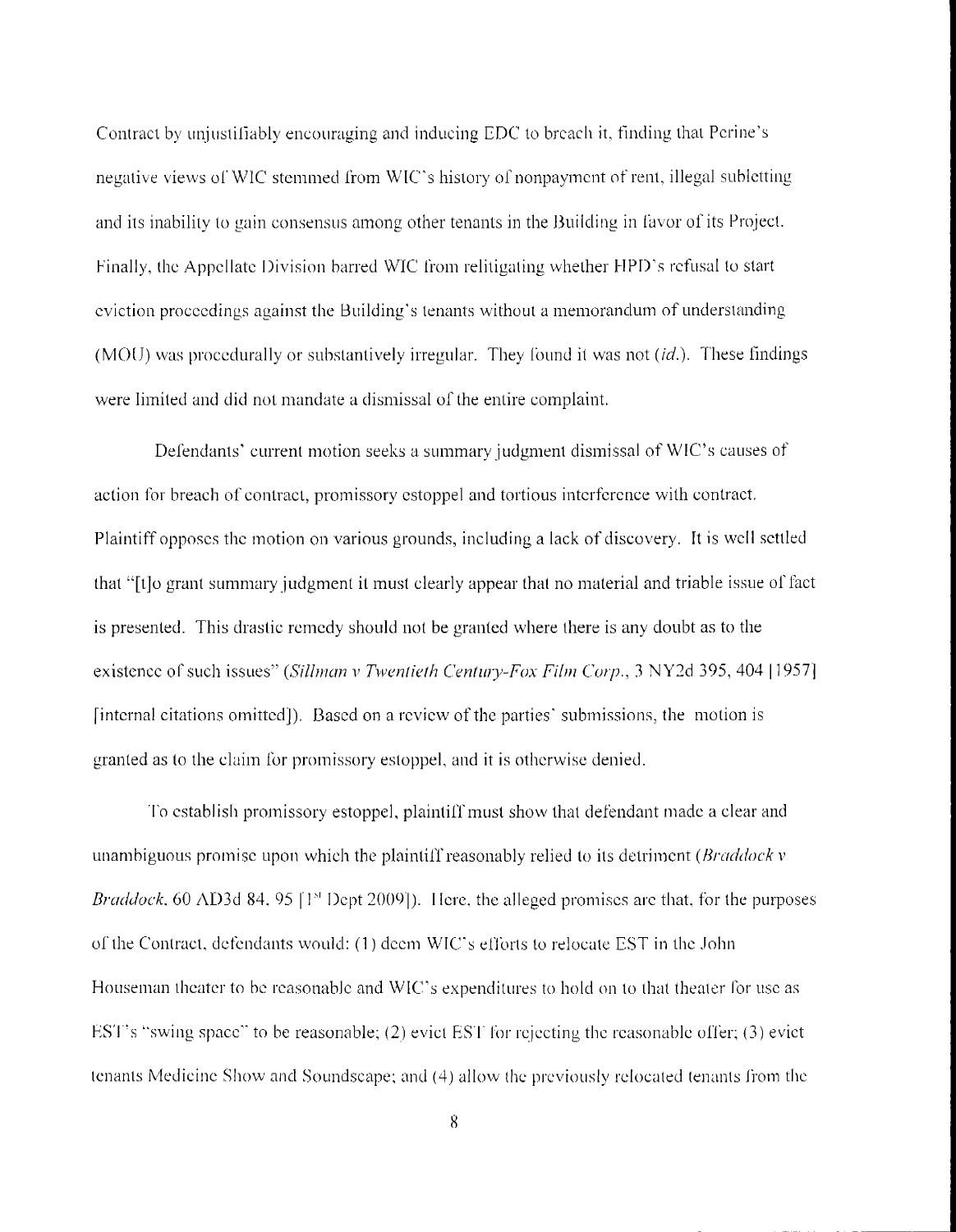Building to stay at the OSB until the completion of the IRSC. However, these generalized allegations regarding the parties' interactions and understandings fail to attribute any specific statement to any specific defendant. The memoranda, letters, and statements offered in support of the cause of action are not specifically directed at WIC, and the statements about the status of the project are unaccompanied by any express guarantees regarding results. Not only do the submissions fail to support this cause of action, but the merger clause, contained in section 17 (b) of the Contract, bars a promissory estoppel claim against EDC. Finally, promissory estoppel is a theory of relief more appropriately utilized in circumstances in which a complaining party does not have a contract on which to sue. In this matter, there is not only a contract of which all parties were aware, but it is the subject of plaintiff's breach of contract and tortious interference causes of action.

The elements of a cause of action for tortious interference of contract are; the existence of a valid contract between the plaintiff and a third party; the defendants' knowledge of that contract; the defendant's intentional procurement of the third party's breach of the contract without justification; and an actual breach of the contract and damages resulting from such breach (Kronos, Inc. v AVX Corp., 81 NY2d 90, 94 [1993]; Israel v Wood Dolson Co., 1 NY2d 116, 120 [1956]).

The only one of these elements in dispute is whether Doctoroff, Bloomberg and the City, or any of their employees induced EDC to terminate the Contract either by design or by taking steps to render WIC's fulfillment of its obligations under the Contract impossible. According to

9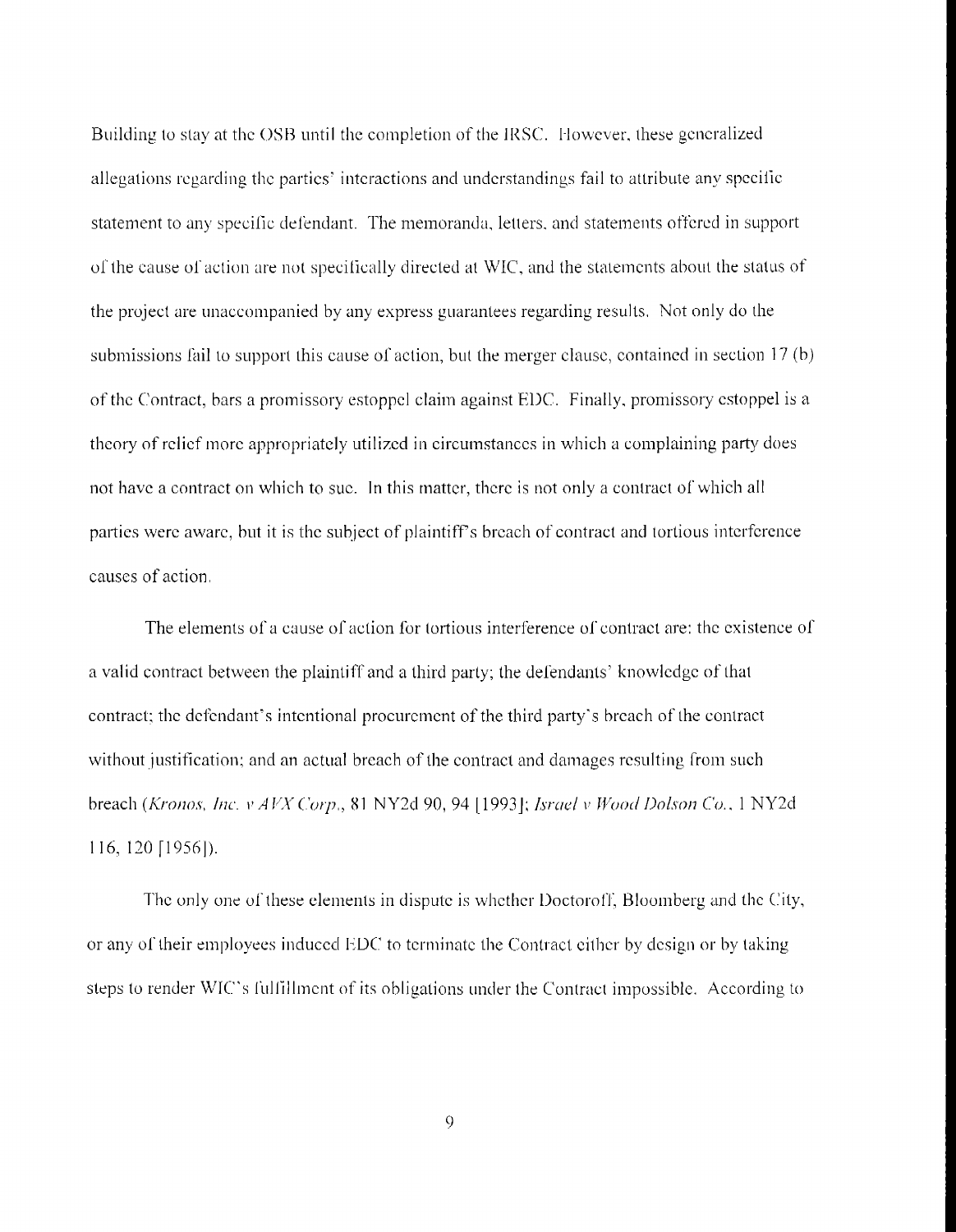plaintiff, defendants<sup>2</sup> interfered with the Contract by seeking to evict WIC and the other relocated tenants from their temporary space in the OSB, by encouraging EST to resist all reasonable relocation efforts, and by hindering the EST, Medicine Show, and Soundscape relocation and/or eviction efforts, in order to derail the financing arrangements, including the guaranteed minimum price contract bids, many of which had time-based restrictions.

In response to these accusations and in an effort to demonstrate entitlement to judgment in their favor, defendants assert that EDC was justified in terminating the Contract based on the fact that on November 15, 2002, WIC lacked firm commitments for both its project financing and relocation plans. They also assert that EDC's decision was appropriate in light of WIC's history of rent payment problems, and Perine and HPD's classification of it as an "incompetent" tenant. Defendants point to both of these factors as evidence that WIC's ability to fully fund the IRSC without defaulting on a Community Development Block Grant (CDBG) loan and needing financial (loan repayment) help from the City, is questionable at best.

WIC responds to the motion by offering a series of documents which raise questions as to whether these defendants did, in fact, harbor an intent to scuttle the IRSC project. Among these is an Office of the Deputy Mayor internal memorandum, dated March 13, 2002, from Laurel Blatchford (policy advisor/EDC liaison) and Roy Bahat (deputy) to Deputy Mayor Doctoroff which states, in relevant part:

As per our discussion last week about Women's Interart Center:

<sup>&</sup>lt;sup>2</sup>WIC acknowledges that the tortious interference claim must be dismissed as against Alper (as president of EDC) and Perine (barred by collateral estoppel as against Perine).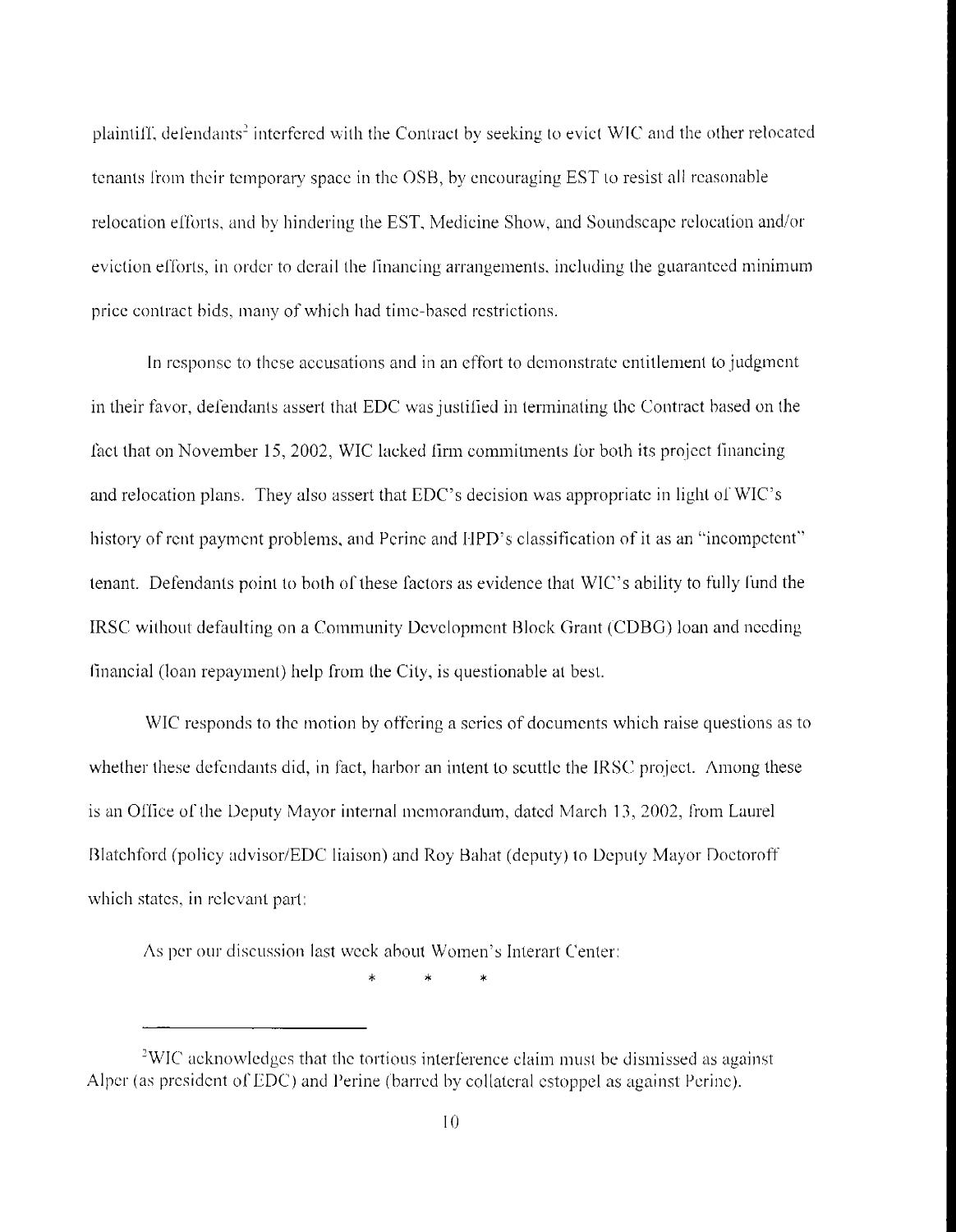<span id="page-11-0"></span>While the current financing structure does entail some risk to the city should WIC default on the \$16M in CDBG loans, the financing package that WIC has assembled meets the city's criteria. Moreover, according to EDC, WIC has met every requirement that they have set along the way to ensure that the financing is sound.

At this point, it appears that the political cost of pulling the plug is quite high. In addition, we could effectively pull the plug and ensure that WIC's financing collapsed by stalling, a path of action that would incur even greater political costs.

The risks of moving forward are real, but can be mitigated. One risk is that WIC will not be able to meet the financing requirement; however, as mentioned above this is unlikely as they have been able to do so consistently and the Nederlander Group's recent involvement as an equity partner ensures the continued short-term stability of the project.

The other major risk to moving forward is that EST's dissatisfaction with the [relocation] options . . . it is likely that we can mitigate this risk by providing EST with alternative space.

If this negotiation falls through, movel forward with eviction proceedings against EST.

In another joint memo to Doctoroff (dated March 22, 2002), Blatchford and Bahat

recommend that the WIC project move forward immediately, beginning with issuing an eviction notice, before April 1, to [EST] . . . EDC is comfortable that under the current financing structure, WIC will be financially viable and will not default on the CDBG-backed loan. Further delays will only jeopardize WIC's ability to complete the project successfully.

if the project is delayed further, WIC's guaranteed-minimum price contract bids may expire . . . Currently the building is nearly vacant and is going unused while the decision of whether or not to proceed is being made.

Also submitted is a memorandum from EDC's Collignon to Blatchford and (copied to) Bahat and

two others, dated February 21, 2002, which outlines the status of the IRSC project and notes,

among other things, the need for HPD to get the Building vacant and, if necessary, to evict the

tenants in order to prevent unnecessary delays which could affect the funding arrangements.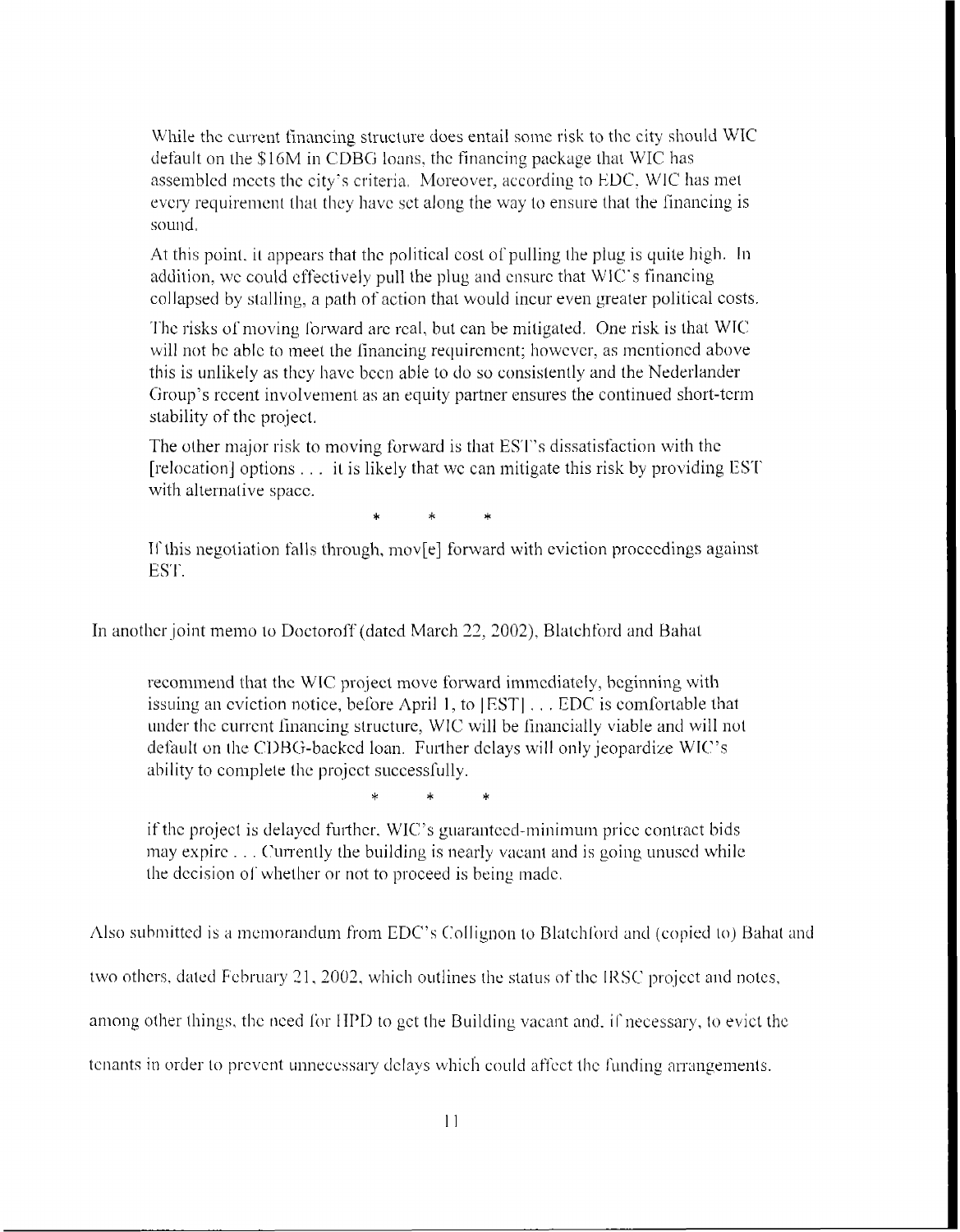Along with this is the sworn affidavit of WIC's Director for Special Projects, Veronica Geist (Geist), in which she reports on a conversation she had with Collignon in February 2002. According to Geist, Collignon called, expressing her concern about the future of the IRSC project and asking whether there was anyone associated with WIC who had contact with anyone who knew Doctoroff because HPD was in Doctoroff's office causing difficulties with the project.

In addition to the March 13, 2002 memorandum, by late spring 2002, other letters and internal memoranda began to circulate, questioning whether the project financing was secure, and whether projected construction costs were accurate. Among these was a June 7, 2002 memorandum from Collignon and EDC's Executive Vice President, Robert Balder, to Doctoroff, expressing concern over the financial feasibility of the IRSC (Plaintiff's Exhibit AAAAA). Two months later, Valerie Rutstein, EDC's financial analyst for the IRSC project, drafted a memorandum (dated August 12, 2002) stating, in relevant part:

Eight weeks ago, the Deputy Mayor advised EDC to obtain a consultant's review of the financial feasibility of the project and to inform WIC that the project had to demonstrate the ability to achieve a debt service coverage of 1.2 or better or the project would be reconsidered.

The Project closing remains contingent on WIC's ability to meet factors specified in the Contract of Sale with EDC, the key factors being that a plan for tenant relocation satisfactory to EDC be in place, that the project is financially feasible, and that the final construction costs are established. The last two items are in place at this time, however, the tenant issues remain outstanding ...

Closing will require HPD to evict tenants to vacate the building ...

.<br>K

While the idea of terminating the project has been expressed internally, given that WIC has a signed Contract of Sale with EDC, the legal implication of such an action need to be further examined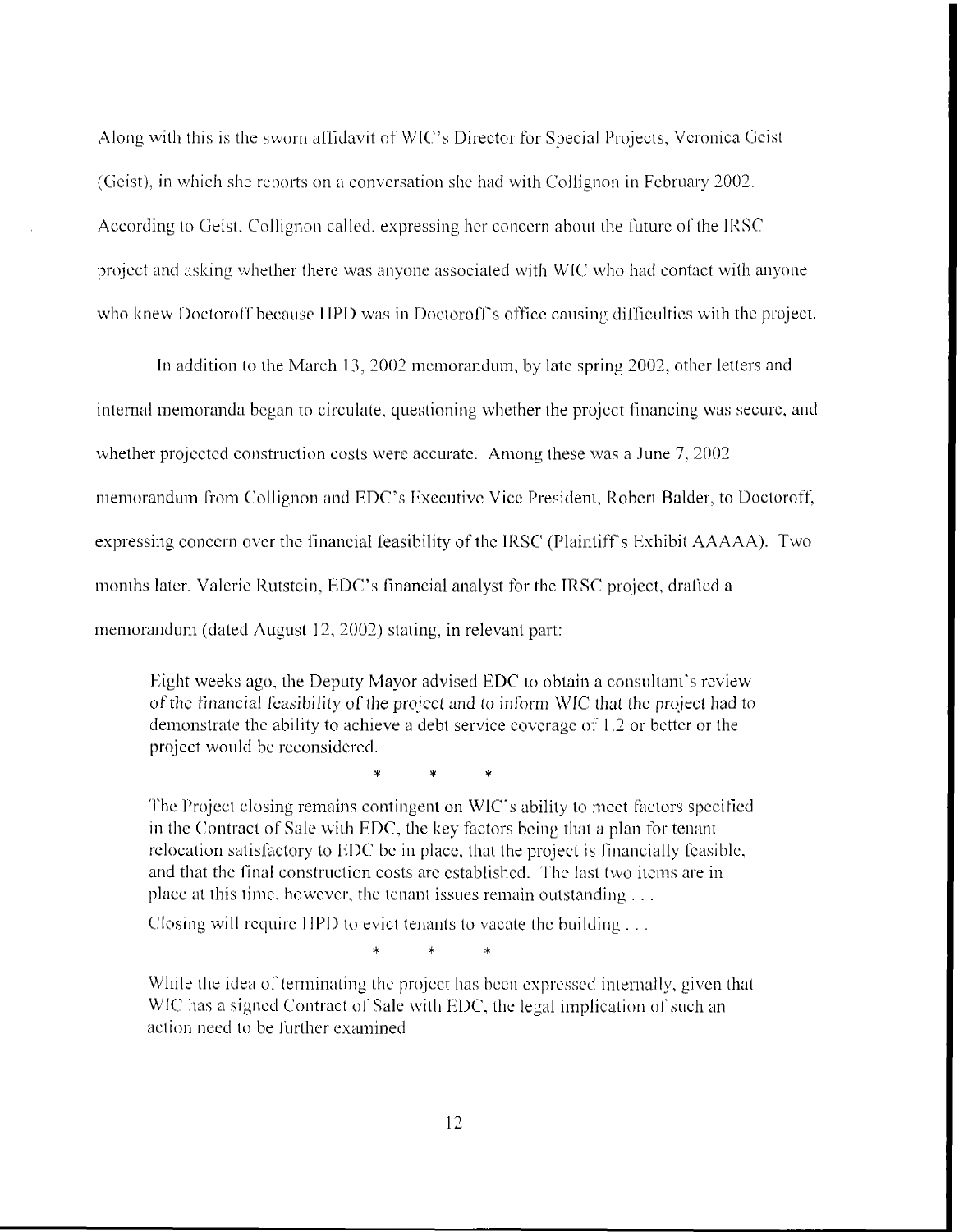(Plaintiff's Exhibit FFFFF).

Despite further submissions from WIC and continued discussions between WIC and EDC during the autumn of 2002, EDC issued the December 10, 2002 termination letter. The letter states, in relevant part, that after reviewing WIC's submissions of October 31, 2002 and

November 14, 2002, EDC

had determined that WIC has not satisfied its obligations under the contract,... that WIC had failed to demonstrate that as of November 15, 2002, it had sufficient financing commitments to finance the purchase . . . and the rehabilitation of the Property required by the Contract (Contract Sections 6[j] and 4[f]). WIC failed to provide commitments letters for \$1.2 million in financing represented in its \$20,889,624 budget submitted October 31, 2002. . . . WIC never provided specific relocation information for the full anticipated construction term with confirmed location(s), availability, rental price and funding in WIC's budget for these tenants ... WIC's failure to make relocation space available to EST that is acceptable to  $EST. \ldots$ 

(Plaintiff's Exhibit B).

An examination of the parties' submissions reveals a stark contradiction between the views expressed by defendants and their employees in February and March of 2002 in which they confirm EDC's satisfaction with WIC's efforts to meet the Contract's stringent obligations, and the positions taken by defendants and their employees to the contrary only a few months later. The apparent change in position raises questions as to what occurred during the interimbetween EDC and the other defendants, and whether there is merit to WIC's claim that, once the City administration made an internal decision to derail the IRSC project, defendants City, Doctoroff and/or Bloomberg took steps to frustrate the Contract, including not evicting EST, a tenant which has been described by various parties as "recalcitrant."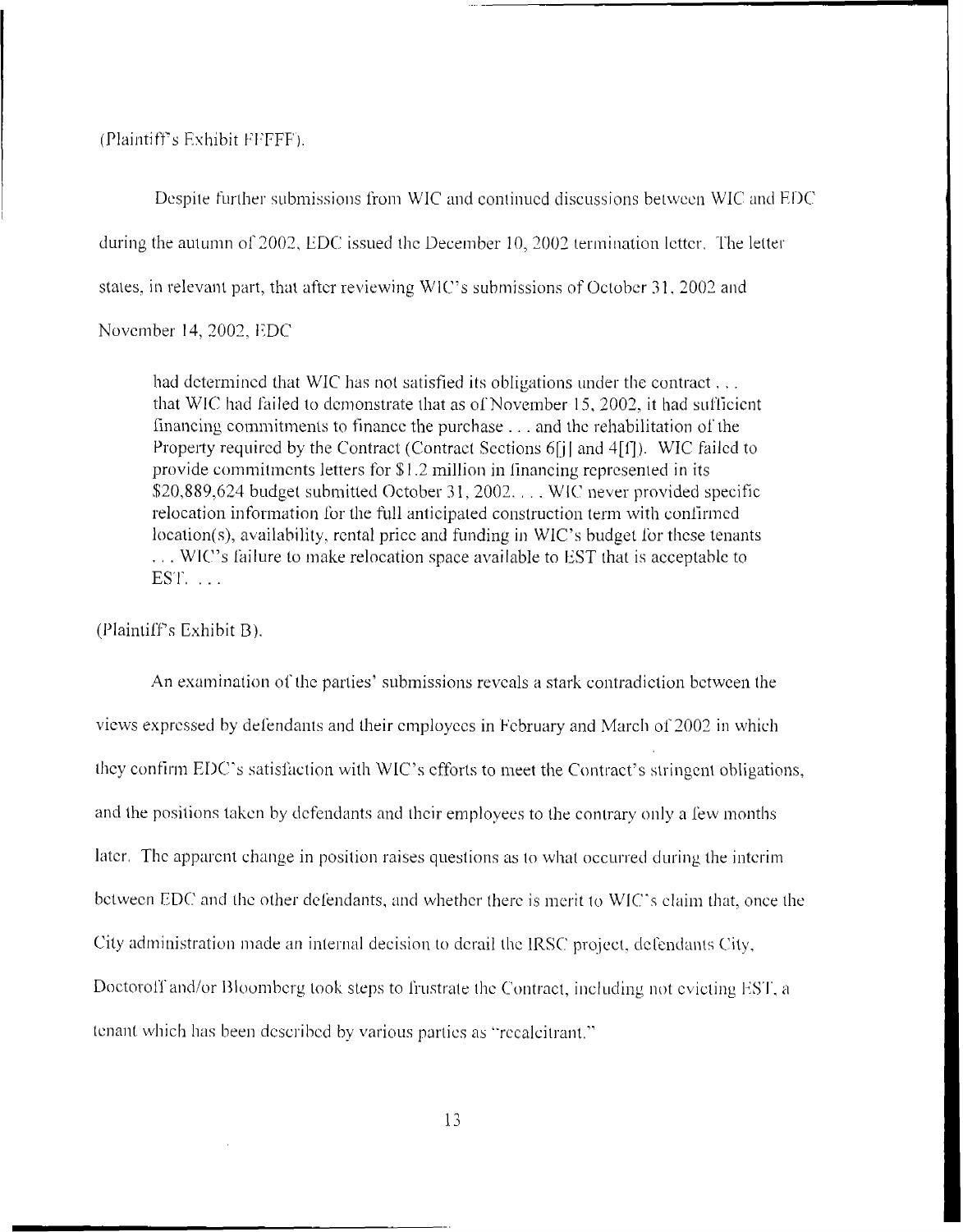The basis for plaintiff's breach of contract claim is that EDC did not act in good faith and deal fairly with WIC when it elected to terminate the Contract. Every contract has an implied covenant of good faith and fair dealing governing the actions of parties to a contract (Van Valkenburgh, Nooger & Nelville, Inc. v Hayden Pub. Co., 30 NY2d 34, 45 [1972]). The purpose of the WIC/EDC Contract was to enable WIC to develop the IRSC on the site of the Property. According to WIC, by suddenly and belatedly changing its position as to whether WIC had secured adequate financing and had made reasonable efforts to relocate tenants, including EST, EDC knowingly icopardized WIC's ability to meet its pre-closing obligations, the contractual prerequisite for WIC to develop the IRSC. This, WIC argues, demonstrates, or at least raises a question as to EDC's motivations and whether EDC's stated reasons for terminating the Contract were sincere or made with the specific intent of frustrating the Contract. Under the circumstances. EDC has not tendered sufficient evidence to eliminate any material issues of fact as to whether EDC breached the Contract by failing proceed with good faith towards the success of the Contract (see Winegrad v New York Univ. Med. Center, 64 NY2d 851, 853 [1985]).

Finally, the parties dispute now, as they have before, whether pre-trial discovery is complete. As noted by the First Department, the federal district court directed expedited discovery only as to issues pertaining to the federal claims and "the parties engaged in comprehensive discovery [only] with respect to plaintiff's claims predicated on federal law" (Women's Interart Ctr., Inc. v New York City Economic Dev. Corp. (EDC), 65 AD3d at 427 -428). By order dated February 5, 2009, this court directed the exchange of certain documents and the depositions of Joseph Restuccia, Harold Weinberg, Kathleen Hughes, Margot Lewitin, Geist, and Ann Marie Hendrickson which were to begin on April 1, 2009. The order also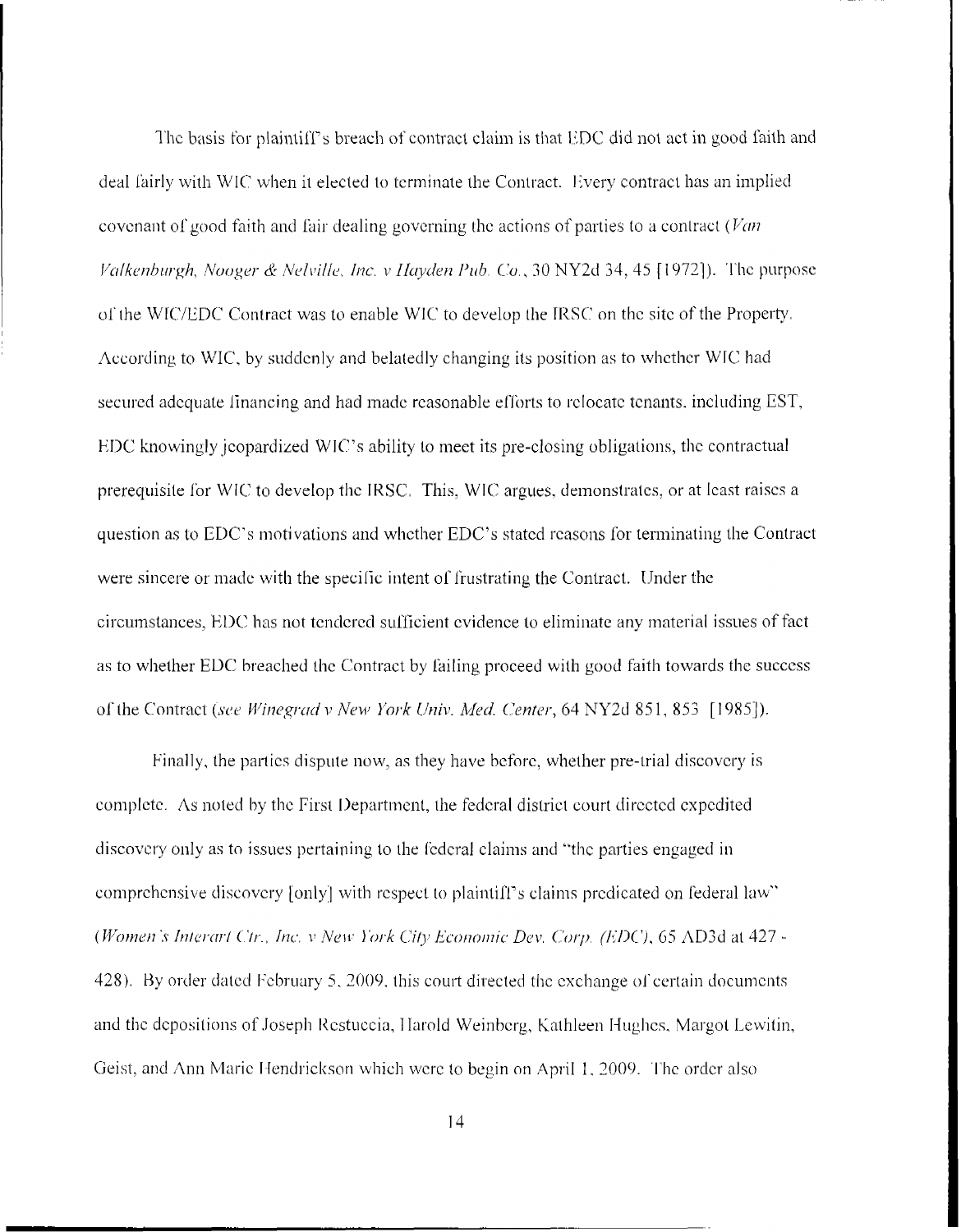directed that the depositions of Collignon, Bahat, Blatchford, and Christine Autorino be scheduled as soon as the City provides the last known addresses of these former employees.

These depositions were not conducted before defense counsel served the instant motion for summary judgment. According to WIC, it was deceived by defense counsel into delaying the exchange of documents and depositions when, on July 24, 2009, defense counsel (Susan Shapiro) cited family illness and a vacation schedule as the basis for her request for an extension of time (to September 11, 2009) to produce the discovery. WIC agreed and this court permitted the extension. However, instead of producing the discovery, on September 9, 2009, defendants served the instant motion for summary judgment, effectively suspending discovery. Respective counsel continued to argue over disclosure, and while certain documents have been exchanged, none of the above-referenced depositions have been conducted.

It was and is defendants' position that the outstanding depositions are unnecessary because they "produced the full deposition transcripts, including exhibits and errata sheets, of the depositions taken by plaintiff's counsel in the prior federal action because plaintiff's federal counsel explored these issues in the depositions." WIC contends that it still needs the previously ordered discovery and depositions (especially those of Blatchford, Bahat and Collignon) in order to prove that following an internal decision not to support the IRSC project, WIC's efforts to meet the Contract conditions were sabotaged by, among other things, the decision by defendants to "stall" the relocation and/or eviction of Building tenants so as to ensure that WIC's funding commitments would expire or otherwise fall through.

Accordingly, it is